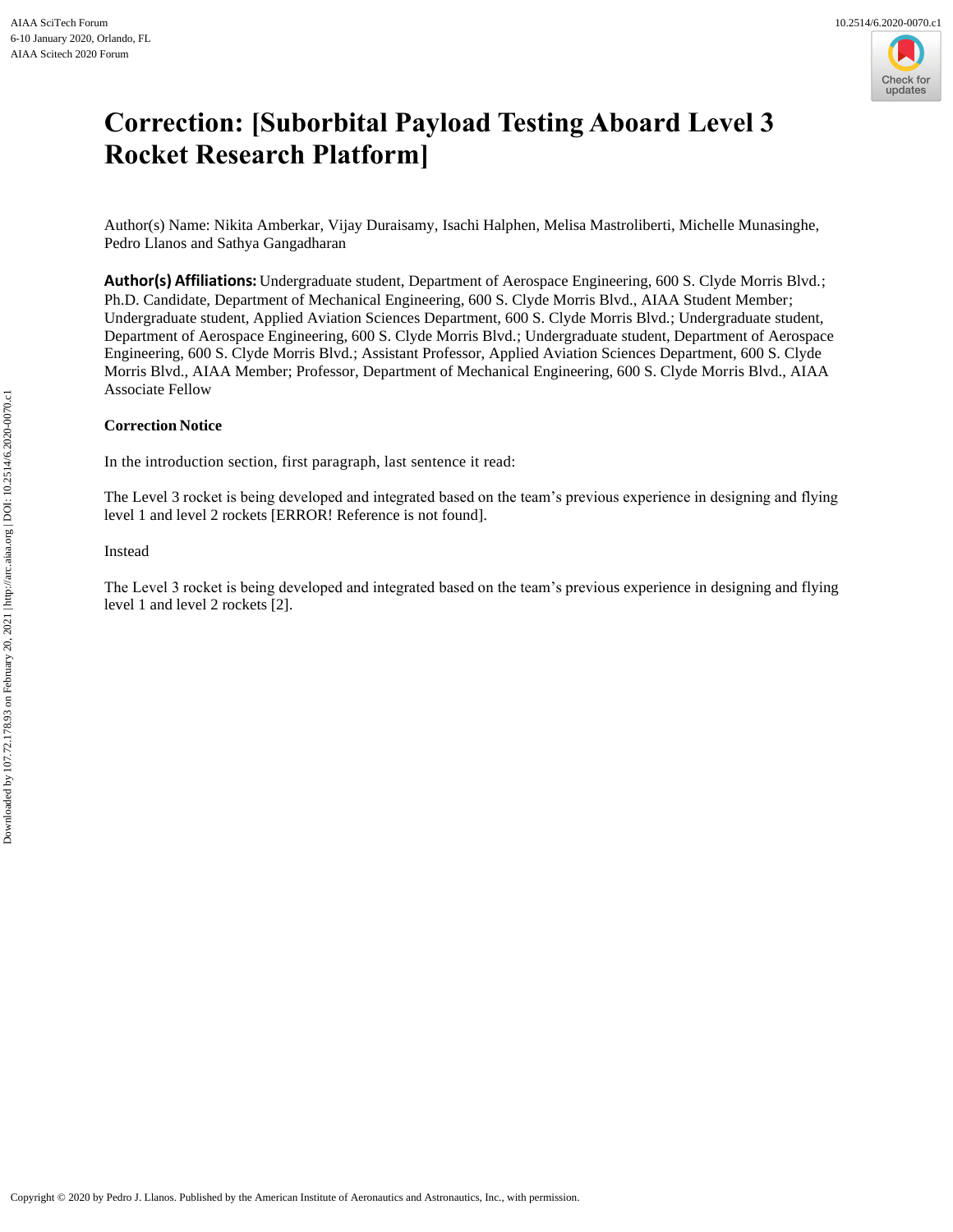# **Suborbital Payload Testing Aboard Level 3 Rocket Research Platform**

Nikita Amberkar<sup>1</sup>, Vijay Duraisamy<sup>2</sup>, Isachi Halphen<sup>3</sup>, Melisa Mastroliberti<sup>4</sup>, Michelle Munasinghe<sup>5</sup> Pedro Llanos<sup>6</sup> and Sathya Gangadharan<sup>7</sup>

*Embry-Riddle Aeronautical University, Daytona Beach, FL, 32114*

**Embry-Riddle Aeronautical University (ERAU) has launched several suborbital scientific payloads aboard Blue Origin's New Shepard in 2017 and 2019. Students continue gaining hands-on experience in rocket design and construction, and payload integration and testing of future and more mature payloads to be launched into space. A Level 3 Rocket is being designed and developed at ERAU to serve as a scaled-down model research platform for launching and testing of payloads that will be later flown in commercial suborbital platforms such as Blue Origin's New Shepard and PLD space Miura 1 rockets. Computer simulations were conducted to calculate the key parameters such as flight trajectory profiles, stability and flight velocities for different rocket motors configurations. A preliminary design of the rocket was developed using Computer-Aided Design (CAD) software. The rocket will accommodate multiple payloads (Cubesats, NanoLabs, TubeSats) designed and developed in the Payload Applied, Technology and Operations (PATO) laboratory. The rocket will be primarily constructed of carbon fiber composite as it has a high strength to weight ratio. These simulations are used to select a suitable motor for the rocket according to the flight requirements and landing restrictions. This prospective Level 3 Rocket is referred to as Suborbital Technology Experimental Vehicle for Exploration (STEVE). Rocket procedures and results from the design, simulation, construction and assembly will be presented.**

#### **I. Nomenclature**

*ABS* = Acrylonitrile Butadiene Styrene *CAD* = Computer Aided Design Cubesat =  $1U(10 \text{ cm} \times 10 \text{ cm} \times 10 \text{ cm})$ *ERAU* = Embry-Riddle Aeronautical University *NAS* = National Air Space NanoLab =  $2U (20 cm \times 10 cm \times 10 cm)$ *PATO* = Payload Technology Applied Operations *STEVE* = Suborbital Technology Experimental Vehicle for Exploration TubeSat = OD (10.20 cm), ID (9.91 cm), Length =  $12.7$  cm S.A.T = Society of Aviation Technicians

#### **II. Introduction**

The objective of this research endeavor is to design and build a Level 3 Rocket that can serve as a research platform for launching, testing and recovering of payloads to be flown in commercial suborbital platforms such as Blue Origin's New Shepard, Exos Aerospace's SARGE, Interorbital Systems' Neptune, and PLD space's Miura 1 rockets. The

<sup>&</sup>lt;sup>1</sup> Undergraduate student, Department of Aerospace Engineering, 600 S. Clyde Morris Blvd.

<sup>2</sup> Ph.D. Candidate, Department of Mechanical Engineering, 600 S. Clyde Morris Blvd., AIAA Student Member

<sup>&</sup>lt;sup>3</sup> Undergraduate student, Applied Aviation Sciences Department, 600 S. Clyde Morris Blvd.

<sup>4</sup> Undergraduate student, Department of Aerospace Engineering, 600 S. Clyde Morris Blvd.

<sup>&</sup>lt;sup>5</sup> Undergraduate student, Department of Aerospace Engineering, 600 S. Clyde Morris Blvd.

<sup>6</sup> Assistant Professor, Applied Aviation Sciences Department, 600 S. Clyde Morris Blvd., AIAA Member

<sup>7</sup> Professor, Department of Mechanical Engineering, 600 S. Clyde Morris Blvd., AIAA Associate Fellow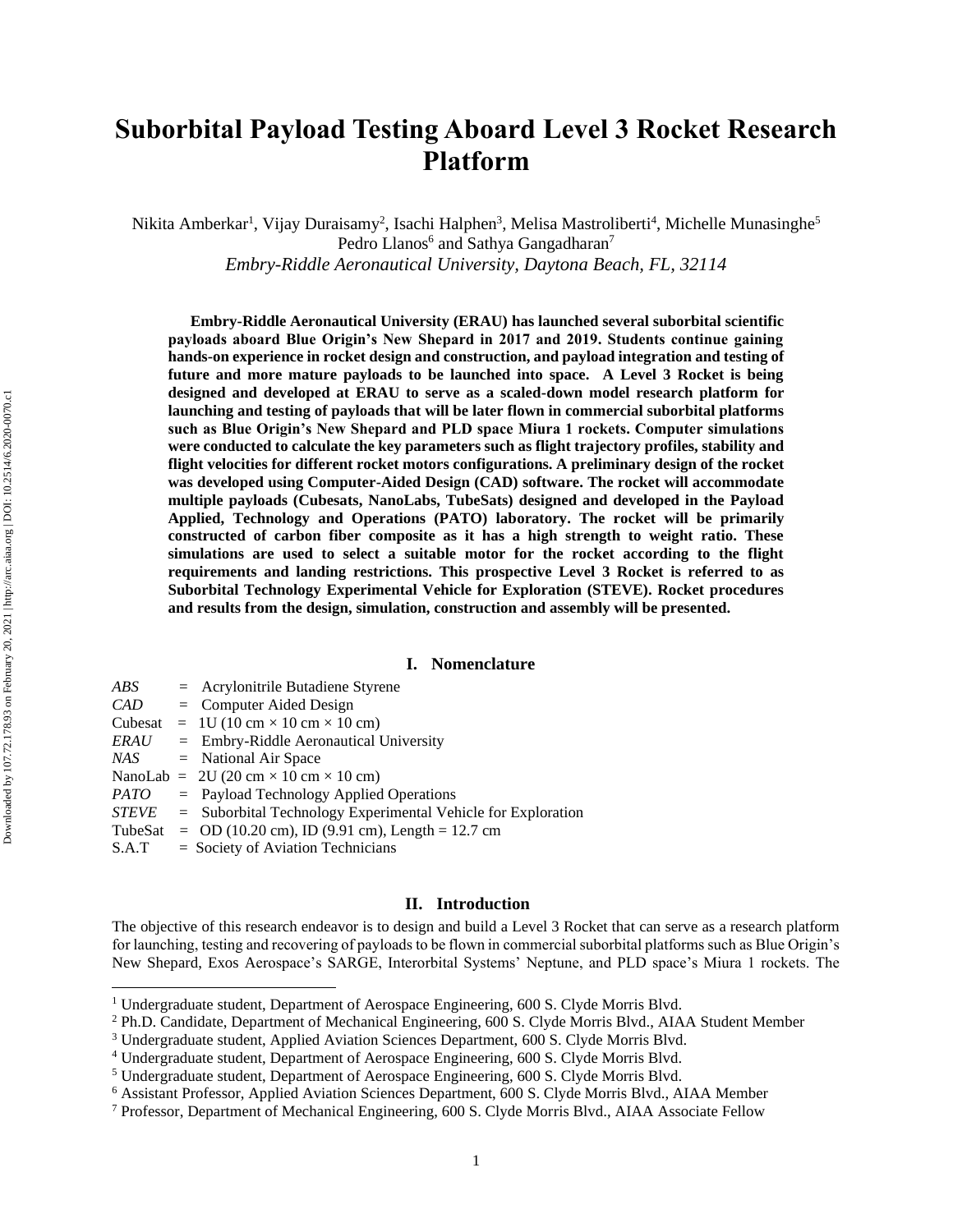rocket will initially be launched to measure humidity, temperature and radiation in the atmosphere. However, other electronics and educational experiments will be launched in the future. The rocket is being constructed at the Payload Applied Technology Operations (PATO) laboratory using state-of-the-art materials and manufacturing techniques, such as 3D printing and CNC machining, with multiple levels of redundancy which maximizes the payload capabilities and the safety and reliability [\[1\]](#page-18-0) of the launch vehicle. The payload bay area is being developed in conjunction with students from a CSO 390 Payloads and Integration class to accommodate multiple payloads with various shape factors (1U, 2U cubic NanoLabs and TubeSats). This is to ensure seamless integration of the payloads that are tested for various prospective commercial flight providers after launching on our rocket. The Level 3 rocket is being developed and integrated based on the team's previous experience in designing and flying level 1 and level 2 rockets [\[2\].](#page-18-1)

The Suborbital Technology Experimental Vehicle for Exploration (STEVE) project is a prospective Level 3 Rocket that will serve as a scaled down model of a rocket [\[3\]](#page-18-2) in which students can use to send payload and test them. The rocket is expected to be 4.877 meters in length and 0.279 meters in diameter. It will reach a maximum altitude of 3.962 kilometers (class B airspace) for the given flight and vehicle parameters using the 98-millimeter diameter motor. The rocket has a cylindrical payload bay with a maximum capacity of 0.0716 cubic meters and can carry a payload up to 13.607 kilograms. However, our rocket is expected to fly higher than 5.486 kilometers (class A airspace) after optimization of these parameters.

Computer software, such as Open Rocket [\[4\]](#page-18-3) and Cambridge Rocketry [\[5\],](#page-18-4) were used to simulate the flight trajectory of the rocket and the preliminary design was developed using Computer Aided Design (CAD) software. Cambridge Sensitivity Test, which is used to analyze the flight path of the rocket, provides insight into any necessary changes required to optimize our design.

The design for the payload bay area was assigned as a class project, to a CSO 390 Payloads and Integration class at ERAU, resulting in two teams to cover total integration of the payload and its housing in the bay. The task was to design three experiments in the various 1U (10 cm x 10 cm x 10 cm), 2U (20 cm x 10 cm x 10 cm) CubeSats, and 13 cm height TubeSat compartments. Final dimensions for the inner diameter (ID) and outer diameter (OD) are 9.91 cm and 10.20 cm respectively.

The experiments within each compartment are as follows: basic telemetry, radiation sensing with no shielding, and liquid radiation sensing. These experiments are conducted to test radiation and radiation-shielding to see what methods would be best for protecting astronauts and other spaceflight participants. The main goal is to study different levels of radiation between the TubeSat and the 2U CubeSat in the same general area of the atmosphere. This data will be utilized toward future experiments and suborbital spaceflight research, allowing ERAU students to advance in the fields of science and technology. In 2017, our team [\[6\]](#page-18-5) flew NASA's Timepix radiation sensor aboard the NASA's WB-57 aircraft to characterize the radiation at 60,000 feet (18.29 km), and registered instances spikes in the dosage during the 3.8 hours of flight (2.5 hours of cruise near 60,000 feet) of about 48  $\mu$ Gy.

The development of this research payload project will allow students to advance in the fields of science and technology by testing various size payloads and science experiments and utilizing the data for future efforts in the design and development of larger payloads for larger suborbital and orbital platforms. Such platforms include PLD Space's Miura 1 rocket and Blue Origin's New Shepard rocket, but also smaller payloads housed in smaller rockets, such as Exos' rocket.

#### **III. Methodology and Preliminary Results**

#### **A. Design for Rocket**

The final rocket design has seven major sections which can be seen in [Fig 1.](#page-3-0) Assembly and fabrication [\[7\]](#page-18-6) of the rocket was completed using purchased  $2\times2$  twill carbon fiber weave tubes as well as  $2\times2$  twill carbon fiber bulkheads and motor tube centering rings. The  $2\times2$  twill pattern was chosen due to its higher tensile strength than other common patterns. Each rocket section is attached to the other using threaded metal rods. The motor tube [\[8\],](#page-18-7) shown in [Fig 2,](#page-3-1) will be able to hold a 150-millimeter motor [\[9\]](#page-18-8) and was self-fabricated using  $2\times2$  twill carbon fiber weave with Wet Systems 105-B epoxy and 206 hardeners. Using the hand lay-up method, the weave was applied to a phenolic tube, which has the necessary inner diameter for holding the rocket motor. Layers of carbon fiber weave were added to the outer diameter of the phenolic tube to obtain the correct size for mating with the centering rings. After curing, the motor tube was sanded for an accurate outer diameter and roundness. However, it was realized that the layer of carbon fiber was too thick because the carbon fiber expanded due to not being properly cured within a vacuum bag. Thus, the centering rings did not properly fit onto the motor tube. It was decided that a method must be determined to remove enough carbon fiber such that the centering rings would fit around the motor tube. There were several solutions to fix this excess of carbon fiber.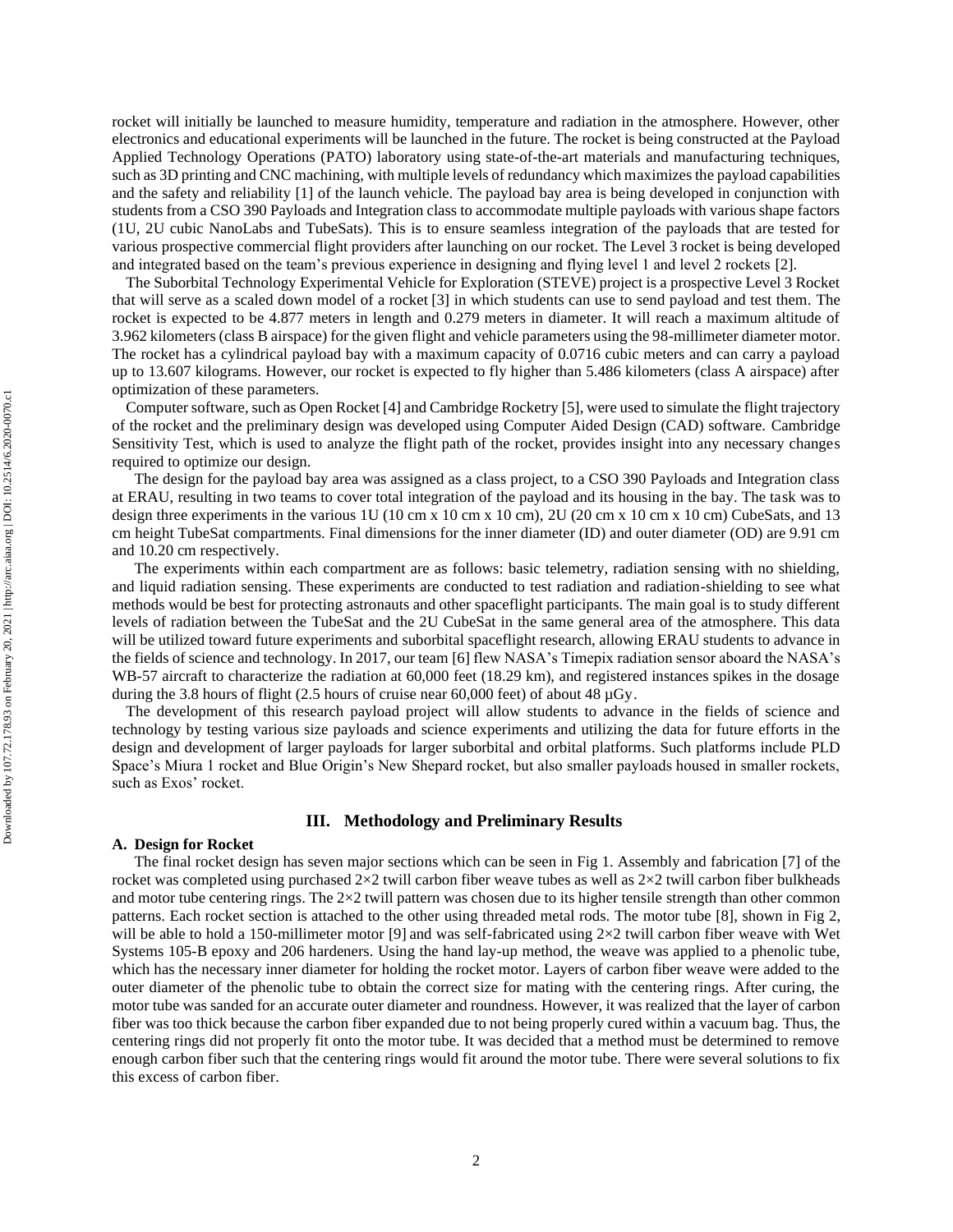

**Fig 1. Design of STEVE and the sub-assemblies**.

<span id="page-3-0"></span>The first solution was to mill the carbon fiber using the lathe but was unsuccessful due to the bit braking off. Another solution that was attempted was sanding the tube. However, the sander did not take off enough carbon fiber efficiently. Ultimately, it was discovered that using an angle grinder and sander would take off the necessary amount of material. Before making any changes to the motor tube, the team started by measuring the outer diameter. A string was placed along the outer diameter and then measured using a measuring tape. A 4.5-inch angle grinder was used to reduce the outer diameter of the motor tube in small increments. The carbon fiber was removed by passing along the length of the area then rotating the motor tube with each pass overlapping. The process of the development of the motor tube had to be executed in a timely manner. This process was conducted slowly over the course of 5 days to avoid the angle grinder taking off too much material at once. After grinding down the carbon fiber, the diameter of the motor tube layup was small enough for all three of the centering rings to fit [Fig 3.](#page-4-0)



<span id="page-3-1"></span>**Fig 2. Initial sanding and grinding process for centering rings. a) Grinding. b) Sanding. c) Post-initial grinding. d) Post-initial sanding.**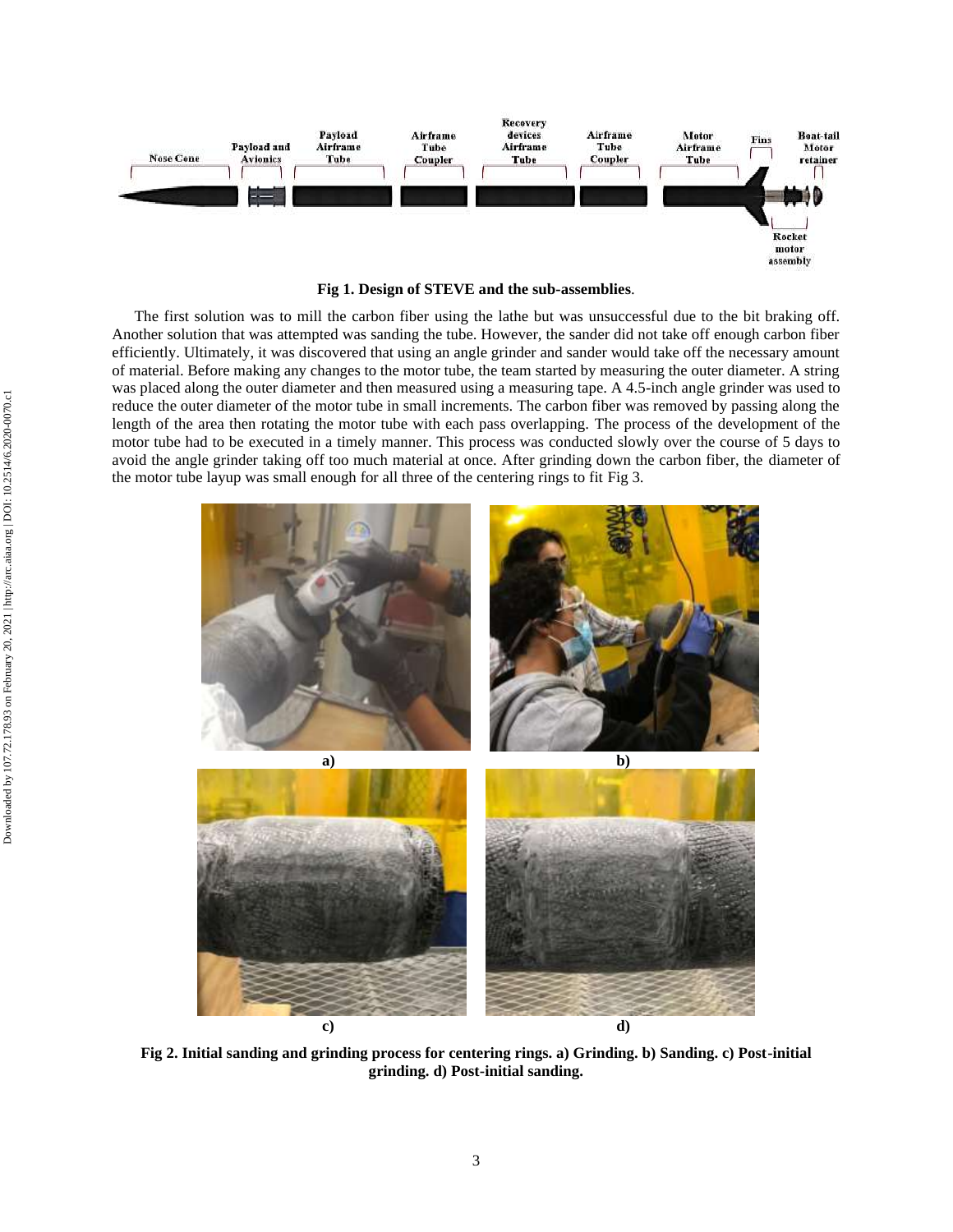<span id="page-4-0"></span>

**Fig 3. Final grinding and sanding process for centering rings. a) Final product after initial grinding. b) Fitting of first centering ring. c) First surface cut. d) Fitting of second centering ring. e) Final cut for second and third centering rings.**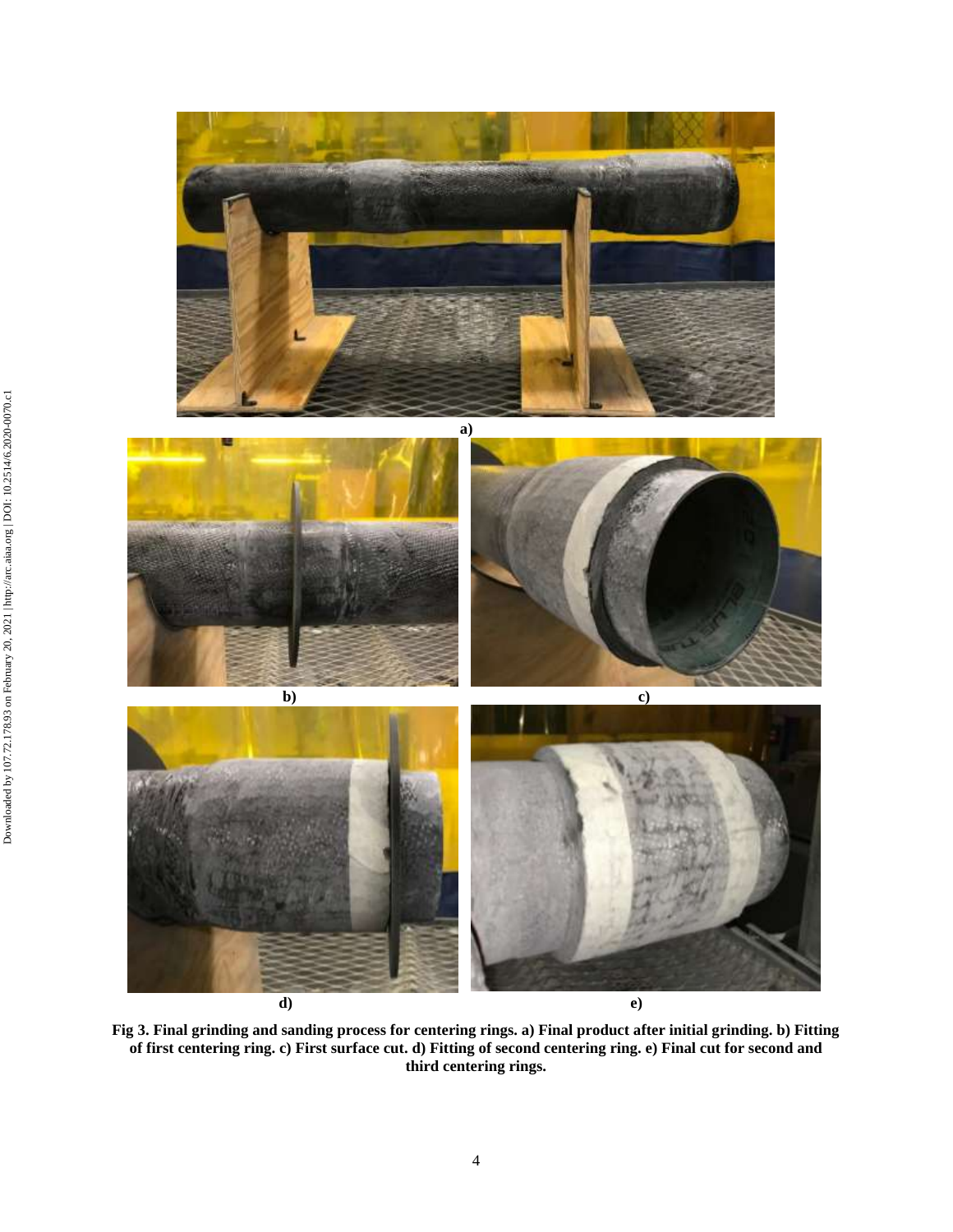After the tube was sanded for a smooth finish, the centering rings were able to lie flush against the motor tube and carbon fiber layup [Fig 4.](#page-5-0) In reducing the diameter of the hand layup, excess material was taken off to reduce the overall weight of the motor tube.



**Fig 4. Completed motor tube. a) Centering ring placement. b) Fin placement with centering rings.**

<span id="page-5-0"></span>Manufacturing of the rocket is being conducted in the College of Aviation Maintenance, where the 2×2 twill carbon fiber weave motor tube is currently being sanded using a downdraft table to allow for proper ventilation and disposal of excess material being sanded. Other parts of the rocket that require more precise measurements were machined at the College of Engineering.

The rocket fins were created with a purchased  $2\times2$  twill weave carbon fiber plate, which was cut and sanded to the correct shape. The fins are attached to the motor tube through slots that were cut into the aft rocket tube using a rotary tool, which is called the Dremel. Alignment of the fins was ensured using a fin box. The fins were epoxied into place. A paste mixture was created using the same epoxy mixture along with Wet Systems 404-15 high-density adhesive filler to form fillets along the fins where they met the rocket tube. The nose cone will be constructed out of 2×2 twill Kevlar weave. All components of the rocket and motor are shown in [Fig 5.](#page-5-1)

<span id="page-5-1"></span>

**Fig 5. Detailed design view of the STEVE CAD assembly. a) Exploded view of the STEVE rocket assembly. b) Motor assembly.**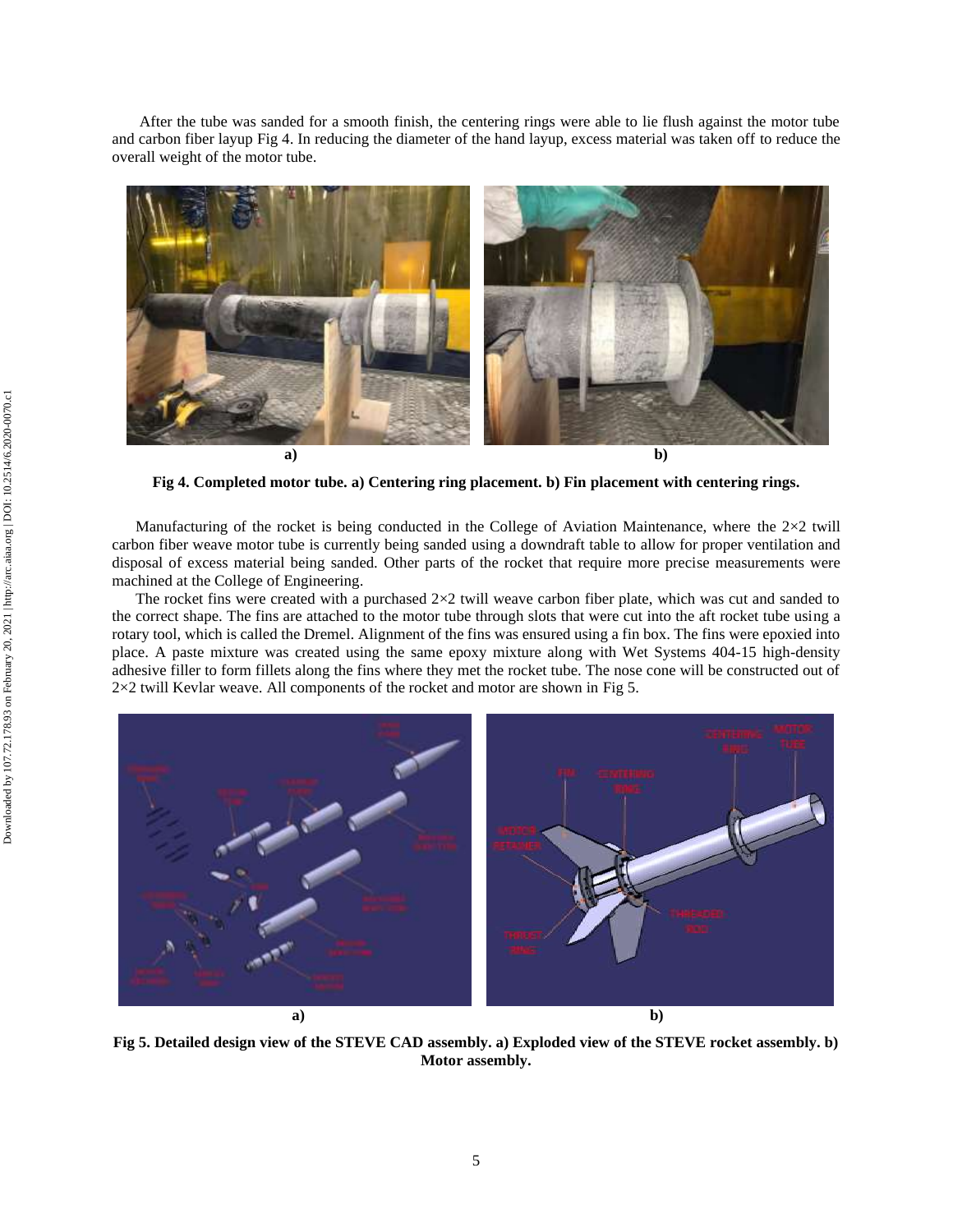#### **B. Design and assembly of payload bay**

The payload bay will contain the following electronic components: a battery as the power source, several environmental sensors to detect radiation, acceleration, temperature, humidity, altitude and pressure, an Arduino as a microcontroller, and a microSD module for data storage.

One of the payloads include a radiation shielding experiment, which utilizes water as the shielding material. The Tubesat will be designed as a shell to contain a known amount of water in its periphery. The radiation sensors will be placed inside the shielded Tubesat and a similar sensor will be utilized on the unshielded 2U cube and the data from the two sensors will be compared. Overall objective is to find out how varying the thickness of water shielding layers works as a viable barrier against radiation.

The payload bay consists of aluminum bulkheads which are key in transferring the inertial and impact loading from the payload to the airframe and the aft bulkhead transfers the loading through shear in a bonded joint to the monocoque airframe. All other bulkheads transfer loading to the aft bulkhead through the copper spacers. During preflight and the coast phase, the assembly is held in compression through preloaded locknuts on top of the forward most bulkhead and below the aft most bulkhead. The Payload design and assembly is shown in [Fig 6.](#page-6-0)



**Fig 6. Payload Design and final assembly. (a) Exploded CAD view of the payload bay. (b) CAD view of the payload assembly. (c) Fabricated and preliminary assembled payload bay.**

<span id="page-6-0"></span>Our original design of both the 1U and 2U structures utilized a two-part locking mechanism that requires screws on both sides of the structure to secure the two pieces together. To simulate the maximum acceleration loads that the payload will experience during the main parachute deployment, a static structural analysis was done by using ANSYS as observed in [Fig 7.](#page-7-0) The payload preliminary structural analysis has its own boundary conditions that are needed. Once the analysis was completed, it was observed the maximum stress is on the connecting rods. From this it was concluded that the payload is protected by the frame structure. The deformations observed are within the safe limits.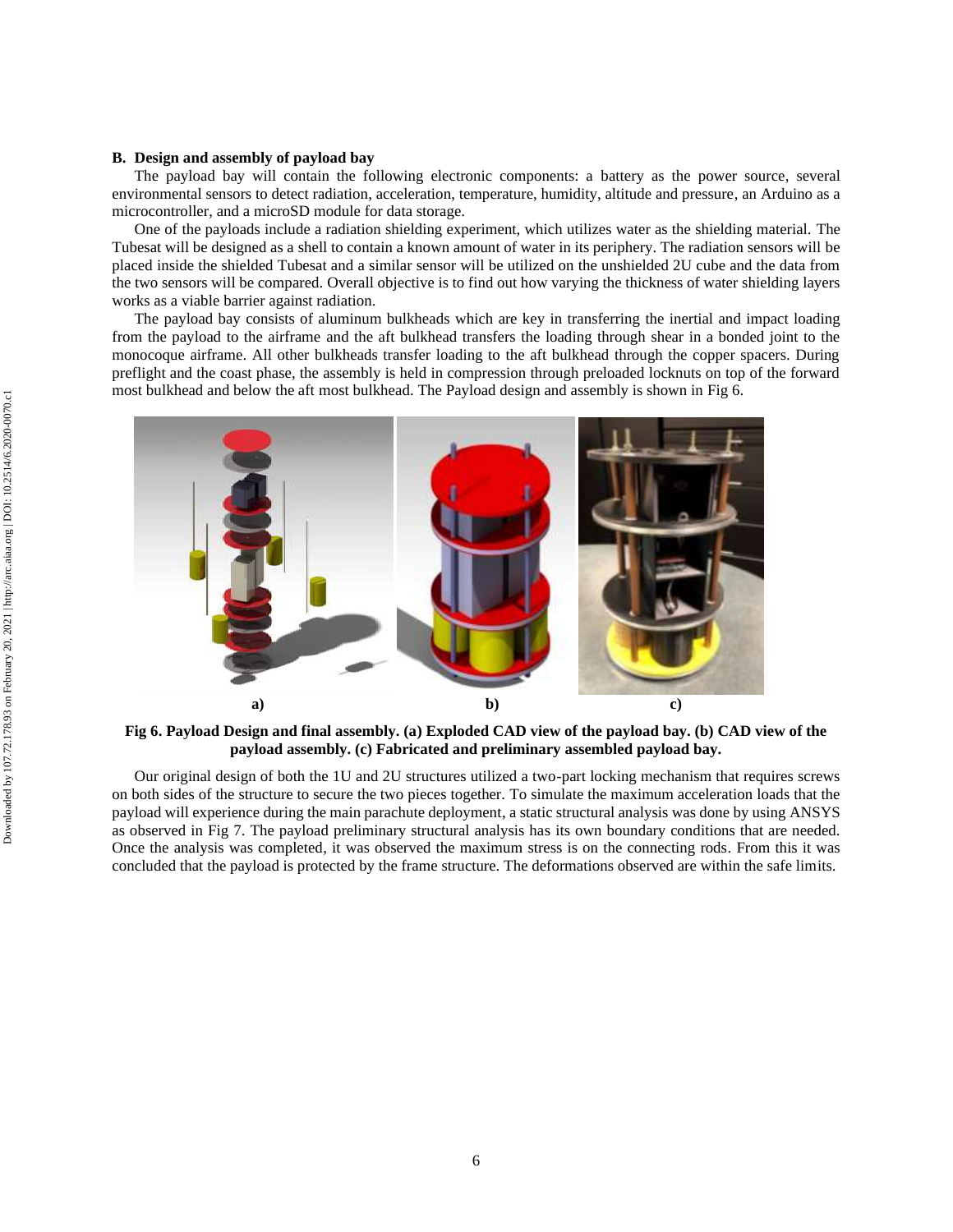

<span id="page-7-0"></span>**Fig 7. Payload Preliminary Structural Analysis. a) Structural Mesh. b) Boundary Conditions. c) Deformation in x-direction. d) Deformation in y-direction. e) Deformation in z-direction. f) Equivalent Von-Mises Stress.**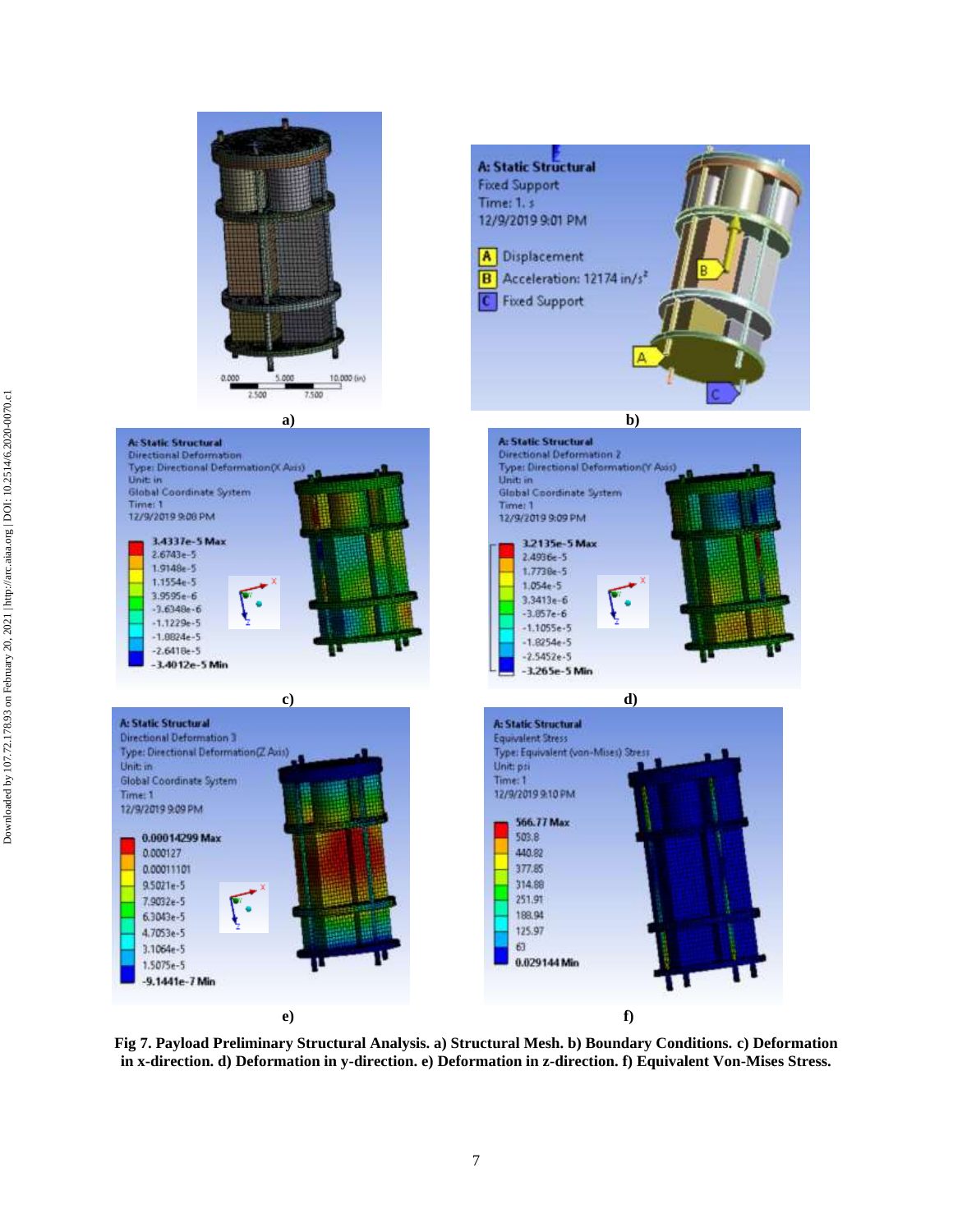Arduino uno will be used as the microcontroller that integrates all the sensors and its software will be programmed using the Arduino IDE. There will be two type 5 pocket Geiger radiation sensors used in both the 2U and TubeSats. A BME-280 atmospheric sensor will be used to measure atmospheric data in the 1U. MPU-9250 inertial measurement unit will be used to measure accelerations and gyrations in the 1U. Arduino will be housed within the 3D printed 2U. Two other sensors, BME-280 and MPU-9250, are hooked up to the Arduino using the Qwiic connect system in order to minimize the amount of soldering required to hook up the sensors. The radiation sensors will be directly soldered to the Arduino as the sensors are not compatible with the Qwiic system. The electronic components used in the payload are shown in [Fig 8.](#page-8-0)

The Arduino will be powered via a Universal Serial Bus (USB) type-B which will give the Arduino the required electricity to operate along with all the sensors. These sensors will use I2C communications protocol to communicate the data from the sensors to the Arduino. After the Arduino collects the data, it will use SPI communication protocols to write the data to the micro SD card. All the soldering and integration of the electronics system was conducted within the P.A.T.O. laboratory.



**Fig 8. Components used in the payload bay. a) 3D printed 1U cube. b) Arduino Uno. c) Radiation sensor. d) 3D printed 2U cube. e) Acceleration sensor. f) Atmospheric sensor.**

<span id="page-8-0"></span>Using the Cambridge Rocketry Simulator, the team was able to simulate parachute descent, 3D flight trajectories, and splash down plots for the final rocket design with the specified 98-millimete[r \[10\]](#page-18-9) rocket engine that was selected for the desired altitude. This software was used to compute a sensitivity analysis of the rocket trajectory based on some flight parameters, such as launch declination angle and thrust, to assess the deviation of each trajectory in altitude, easting and northing directions.

Two sets of data were simulated which consisted of five individual test trials, each consisting of 10, 50, 100, 500, and 1000 runs. The first data set simulated using the Rocketry software, pertained to our initial design in which our rocket had one coupler tube and used the payload bay area as our second coupler tube. The second data set simulated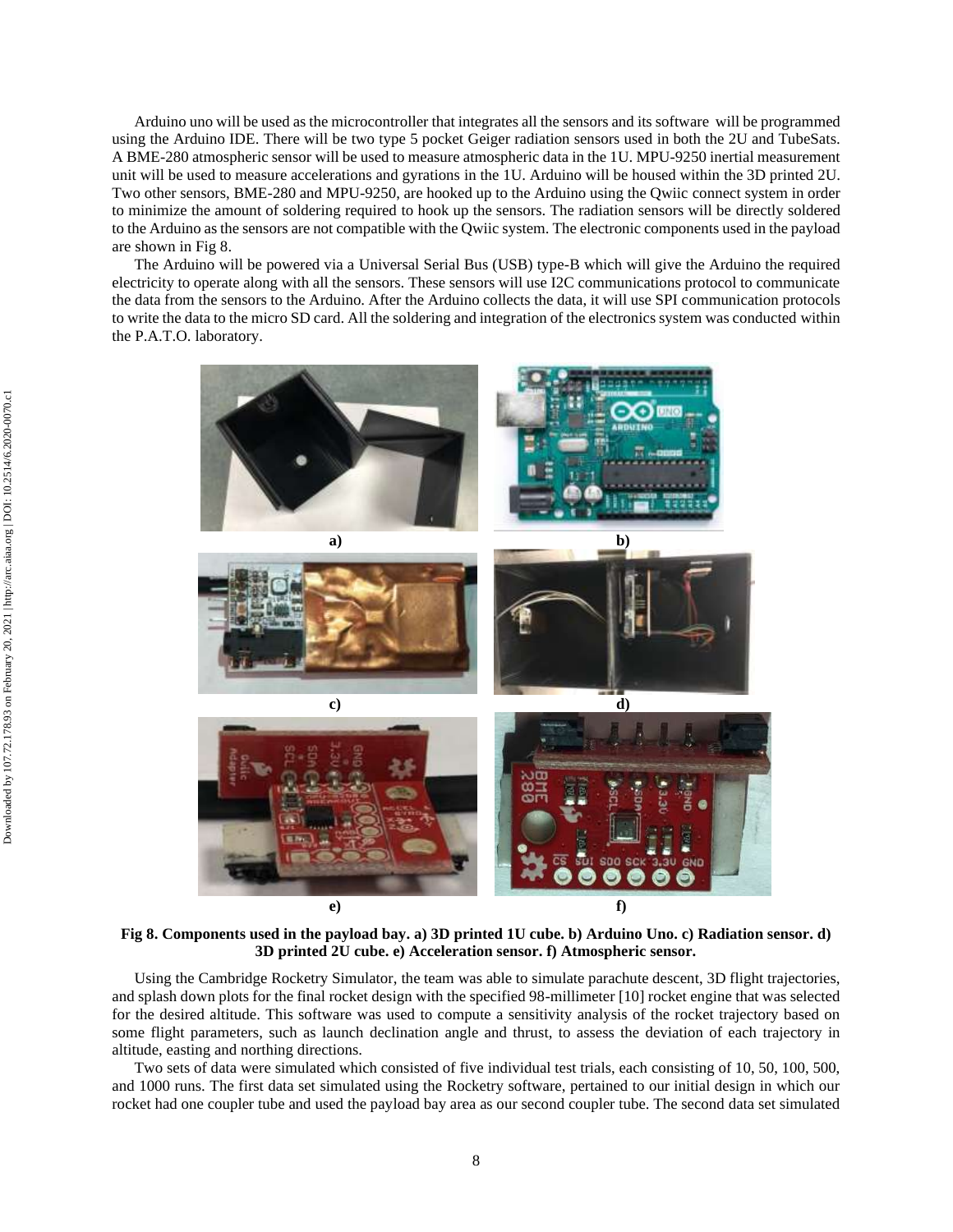the current rocket design where there are two coupler tubes and the payload bay area are located near the nose cone. Between the two data sets there are differences that makes the flight more stable and therefore more accurate [\[11\].](#page-18-10) Below are two diagrams depicting the designs for the two different data sets simulated. With the two types of data sets, the mass of the payload changed. The tested masses of the payload were 10 kg, 20 kg, and 30 kg and were each conducted for five Monte-Carlo simulations [\(Fig 9\)](#page-11-0). Using these simulations, the team was able to ascertain if the rocket design would be able to sustain up to a maximum payload weight of 30 kg while ensuring the flight path remains stable [18.](#page-18-11) Our preliminary simulations include 100 runs for each Monte-Carlo configuration.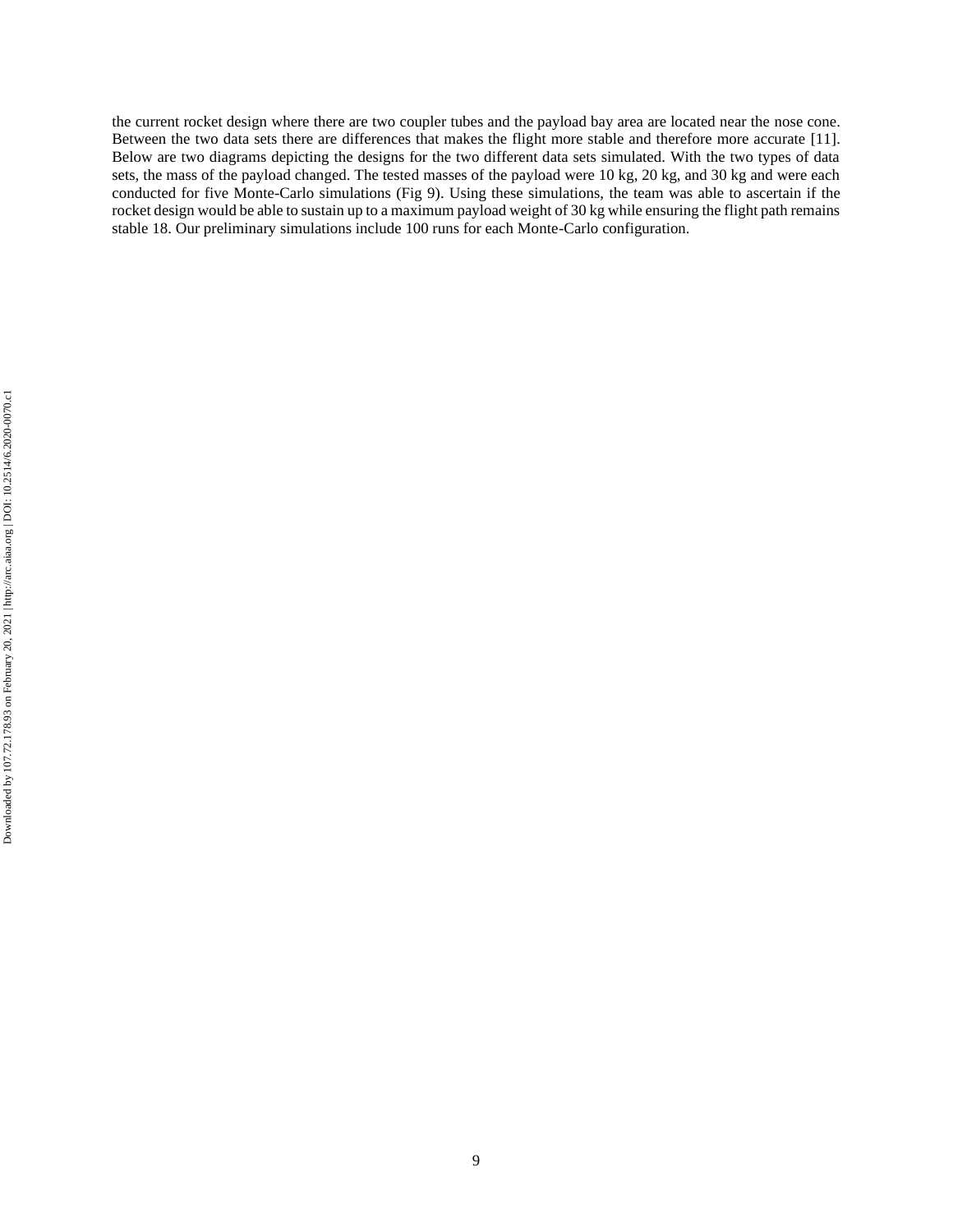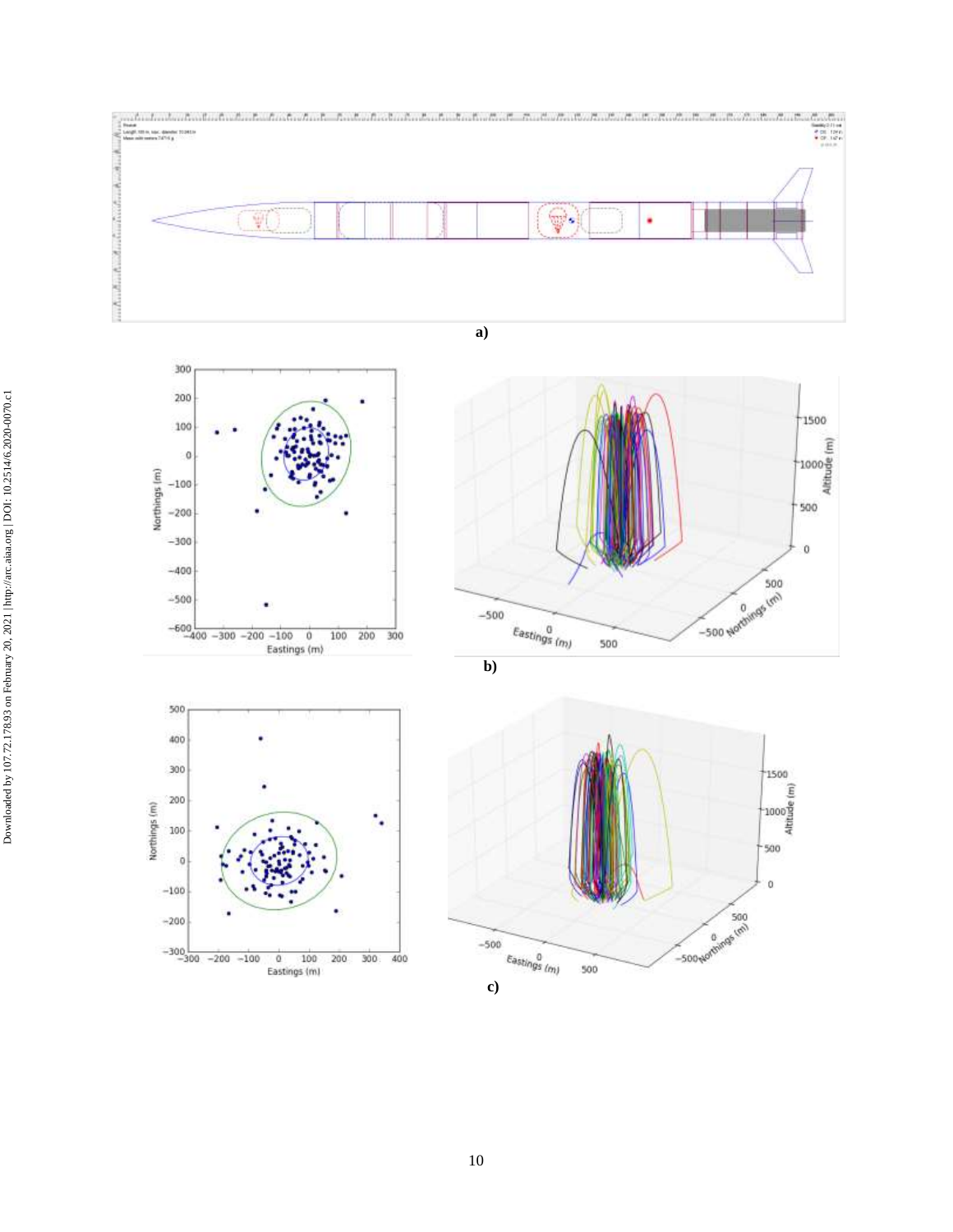

<span id="page-11-0"></span>**Fig 9. Splashdown plots with various payload masses. a) Cambridge Rocketry Simulator setup. Monte-Carlo splashdown plots: b) Dual coupler tube design. c) Single coupler tube design. d) Dual coupler tube with 10 kg-payload. e) Dual coupler tube with 20 kg-payload. f) Dual coupler tube with 30 kg-payload.**

When comparing single and double coupler tube cases, it was observed that when the rocket has one coupler tube and utilizes the payload as a coupler tube, the flight is more stable than having two coupler tubes. In the plots, the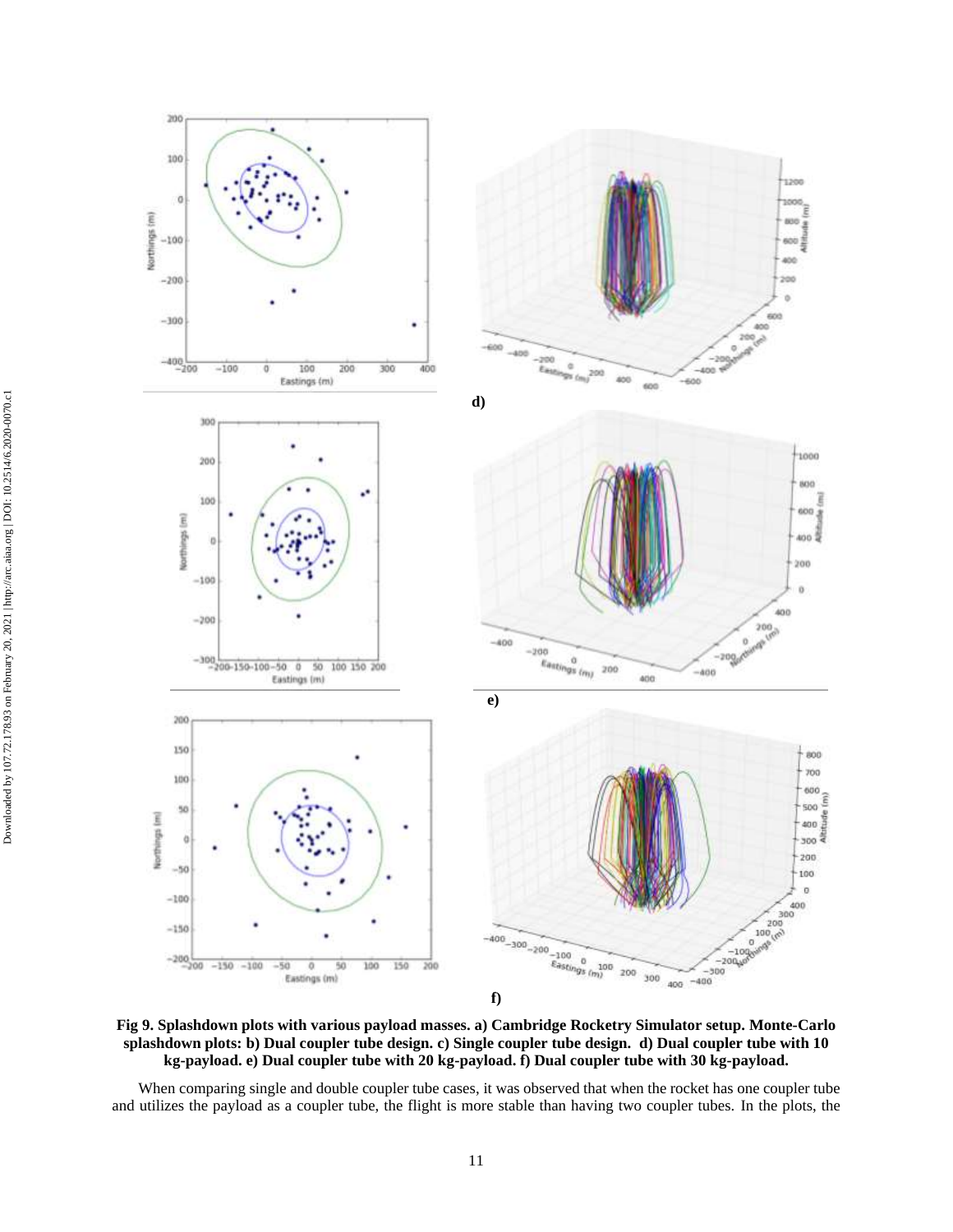diameter of the green circle is 400 meters and the diameter of the blue circle is 200 meters. The goal of these uncertainty plots is to maintain the flight profile in between the green and the blue circle. In the sample of diagrams for 50 runs with a mass of 10 kg, 20 kg, and 30 kg it can be concluded that the stability and accuracy changes. Through these simulations, a confidence interval can be calculated to ensure that our design will have at least a 95% confidence interval of success before any launch occurs. A 95% confidence interval is a range of values that you can be 95% certain contains the true mean of the population. Using the data exported from these simulations into an Excel data file, it sorted within specified time intervals for which each launch trajectory occurs, then tallied up the number of launches that fall within the two Gaussian ellipses. Since the exported data contains the final positioning of each launch trajectory, its exact location within the ellipses can be determined and used to calculate an overall confidence interval. Since different tests were carried out with different masses, it was observed that there were differences between these sets. While simulating the different masses, the goal is to have the trajectories within the green circle.

Flutter velocity is the speed at which vibrational harmonics within the fins begin, and any aerodynamic disturbances will cause a rapid fluttering and eventual tear-off of the fin. This will, again, lead to a loss of aerodynamic stability and loss of vehicle and payload. Rockets should be designed so that neither the divergence nor the flutter velocity are ever exceeded, with a margin of safety decided on by the designer. The results show that flutter is not expected to occur up to a flight velocity of 2.17 Mach which greatly exceeds the designed vehicle's maximum velocity. FinSim uses proven aerodynamic calculations, as well as very conservative numbers for materials' properties, and is widely used in the rocketry community to find maximum allowable velocities. If desired, and material properties are known, you can input them to get simulations better tuned to your exact flight. The maximum expected velocity of the rocket was inputted along with the dimensions and structural properties of the fins. FinSim was conducted as part of this project to ensure payload safety, as loss of vehicle will almost certainly lead to loss of payload.

The fin flutter analysis as illustrated in [Fig 10](#page-12-0) was carried out using the AeroFinSim softwar[e \[13\]](#page-18-12) used to calculate divergence and flutter velocities of fins used to stabilize rockets. Fins on a rocket are used to move the center of pressure backwards and behind the center of gravity to ensure a stable flight. However, at high enough velocities, divergence and flutter can occur. When flying, any bending in the fins are counteracted by the stiffness of the fin, with the forces going into the epoxy, and, preferably, into the airframe and motor mount. Divergence is the point at which any aeroelastic forces are equal to the restoring force provided by the fins and any twisting deformation will not be able to be restored. The twisting will continue until the fin is ripped from the airframe, leading to an asymmetric aerodynamic loading on the rocket. The result of this is a rapid loss of aerodynamic stability and likely loss of vehicle and payload.



<span id="page-12-0"></span>**Fig 10. Fin Flutter Analysis.**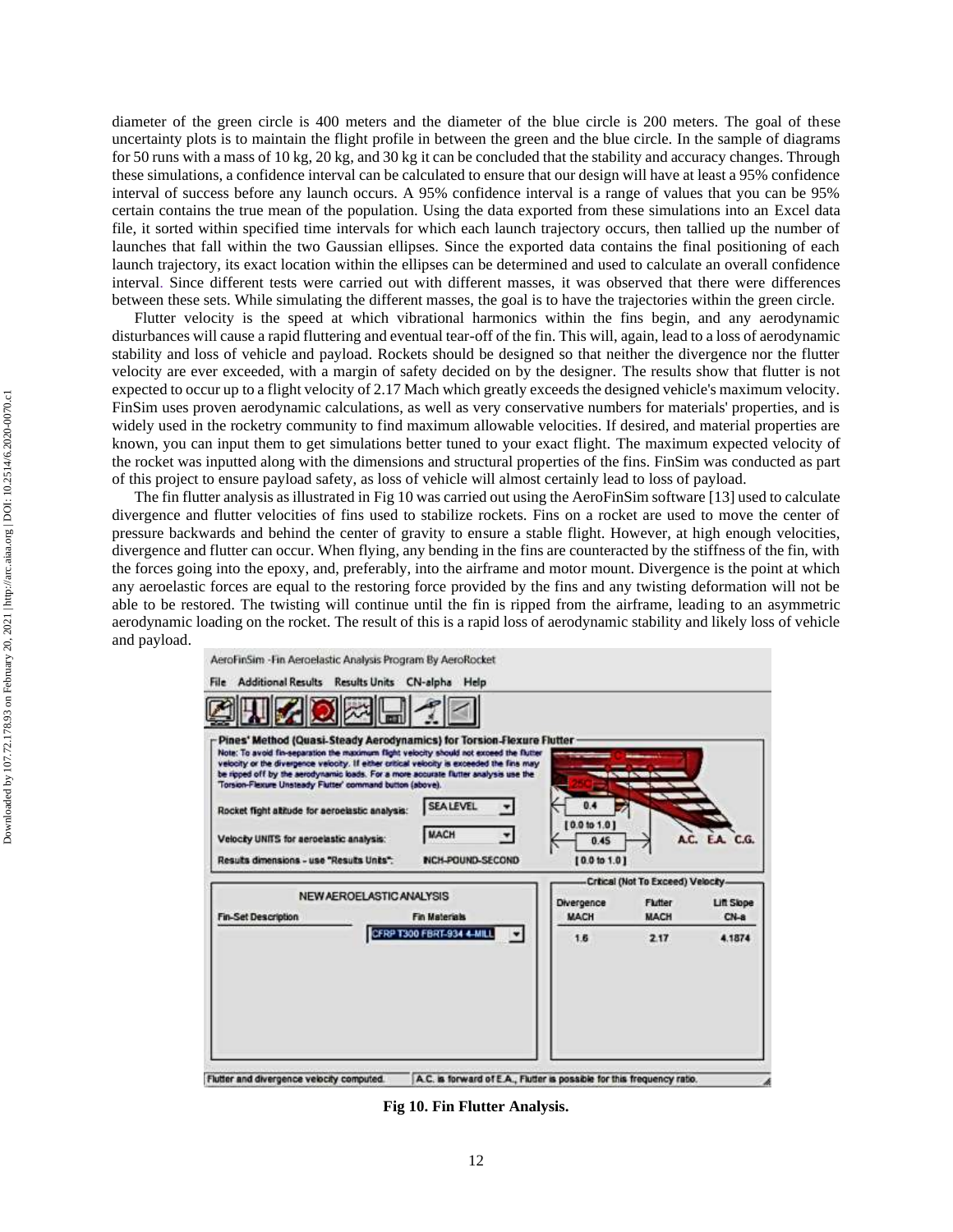A MATLAB code (see [Fig 11\)](#page-15-0) was developed to import data from the Cambridge Excel data sheet and obtain the overall confidence level for each payload mass. The main code block imports data from the Excel sheet and extracts only the necessary values contained within the columns of imported data. The columns extracted for the program include the iterations, time (in seconds), altitude (in meters), and distance (in meters). This code was specifically made to be modular in order for more flexibility on updates. Due to this attribute of the code, each task is separated into a different block. Overall, there are three task blocks.

The first block (see [Fig 12\)](#page-16-0) is the colors' radius block. This section of the code counts how many simulations runs landed within optimal range/radius. There are two optimal landing ranges, the blue circle and the green circle. The blue circle has a radius of 200 meters, which is 100% confidence interval, and the green circle has a radius of 400 meters, which has a 95% confidence interval. The block runs a for loop that cycles through the distance, in meters, column. In the loop, the data is square rooted to find the value of the distance from the center of blue circle, which is also the center of the green circle due to both being concentric. The value is then run through an if-else statement to determine which circle it lies within. If the value  $(x)$  is less than or equal to 200, then it is counted as landing within the blue circle. When *x* is more than 200 but less than 400, then it is counted as landing within the green circle. If it is more than 400, then the value is counted as outside the range. The distance block is the block that references the iteration block.

The second block is the iteration block (see [Fig 13\)](#page-17-0). This counting index block will be used as a reference in another block. Within this block, it used specifically the index column of data. The code within this section employs a loop to cycle through all the data. In the loop, the code will count how many indexes are within the imported Excel data. Then the data goes through a nested if-else statement that will compare the index count with the data. If they don't match, then it triggers the statement and it will be added to another variable. This variable is the number reference for when the index changes. This piece of data is what the distance function block uses as a reference. The last block is the distance function block.

#### **IV. Conclusions**

 The knowledge of these flight parameters is critical for the integration of space vehicles into the National Air Space (NAS) to ascertain the behavior or impact it may have with the surrounding air traffic. The preliminary results predicted the mean rocket flight trajectories using Monte Carlo simulations for up to 1000 trajectories (not shown in the results sections for clarity purposes but will be presented in future work) with their probable landing zones (landing confidence bounds) indicating the predicting landing positions and Gaussian ellipses for 1 and 2 standard deviations. Through these simulations, a confidence interval can be calculated to ensure that our design will have at least a 95% confidence interval of success before any launch occurs. As of now, the outer airframe tubes of the rocket, fins, centering rings, and connecting rods have been obtained. Slots for the fins have been cut into the aft rocket section and the motor tube has been fabricated using hand layup. Finally, the payload has been designed and constructed.

For 100 runs Monte-Carlo simulation (one coupler tube with single payload), 10% of the trajectories fall outside the green, 38% between the green and blue, and 52% inside the 95% confidence interval. For the two couplers with single payload configuration, 8% of trajectories fall outside the green, 40% between the blue and green, and 52% within 95% confidence interval. For 100 runs Monte-Carlo simulation (two couplers with 10 kg-payload), 8% of trajectories fall outside the green boundary, 12% between green and blue, and 80% within 95% confidence interval. For two coupler tubes with 20 kg-payload, 7% are outside of green, 18% between blue and green and 75% within 95% confidence interval. Finally, for the 30 kg-payload configuration, 8% fall outside the green, 15% between blue and green, and 77% within 95% confidence interval. Our simulations suggest that using two coupler tubes provides better stability, yet more Monte-Carlo simulations with up to 1000 trajectories will be provided to further assess its stability. Preliminary calculations suggest that about 11% of trajectories fall outside the green, near 19% fall between the green and the blue, and about 70% are within the 95% confidence interval.

#### **V. Future Work**

Using a MATLAB code, the data collected through various runs conducted using the Cambridge Rocketry Simulator will be sorted through and the final position of each launch trajectory will be located using the northings and eastings data. Using the intervals in which the two ellipses span, the MATLAB code determined which launch trajectories and how many of them landed within these specified intervals. After determining the number of successful trajectories, the confidence interval was computed from the statistics of the observed data. This was done to ensure that a desired confidence interval, of no less than 95%, was obtained for a successful launch for the specified design.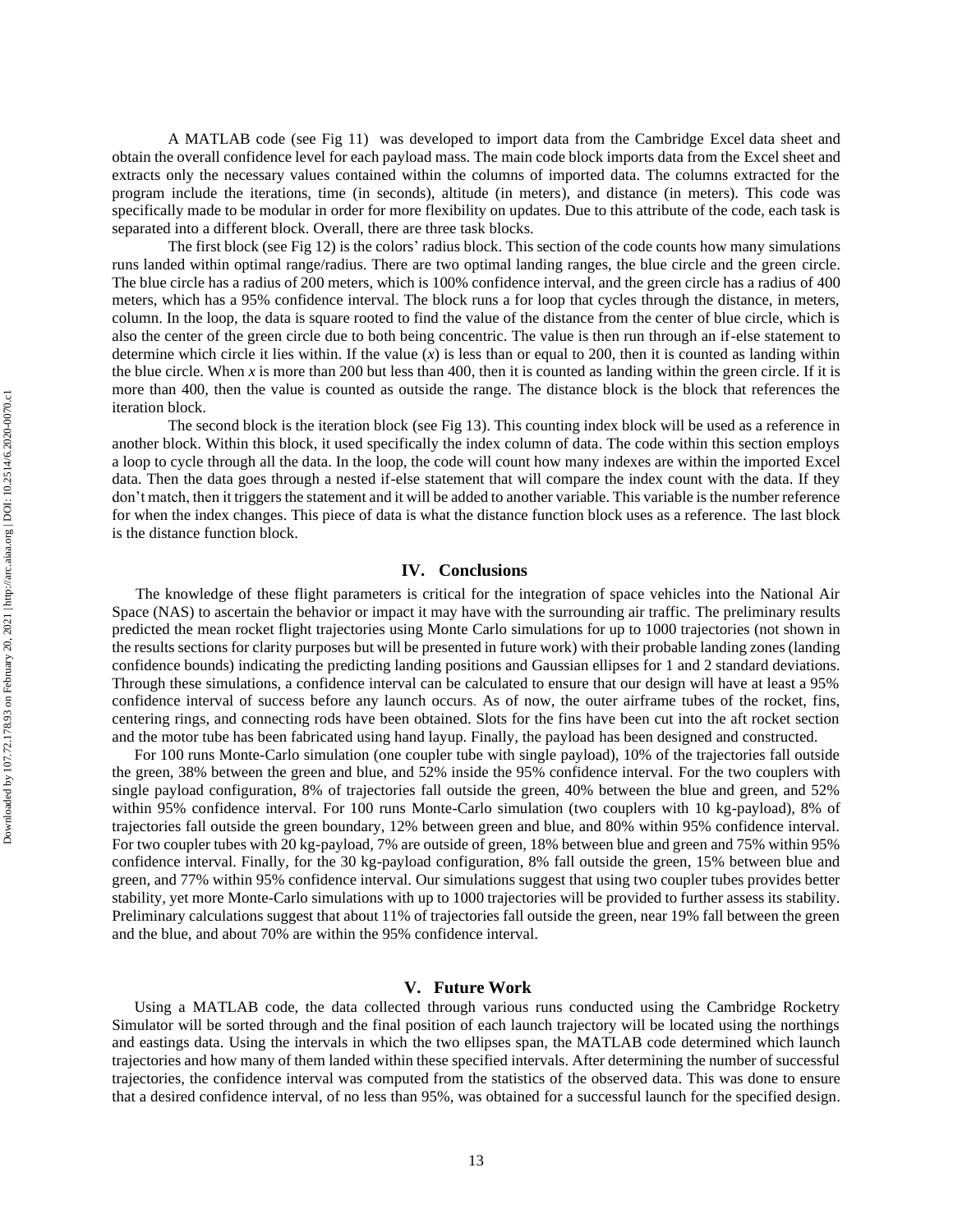If the confidence interval calculated is any less than 95%, any changes possible to the remaining aspects of the design will be determined to increase the stability and confidence interval of the launch vehicle. Any changes made to the future design of the Level 3 Rocket can be accounted for by running new simulations on the Cambridge Rocketry Simulator. A new confidence interval will be calculated from the new set of data acquired to ensure that the flight will still be successful.

The next step will be to assemble the motor section of the rocket, followed by the fabrication of custom coupler tubes and nose cone. The couplers and nose cone will be hand laid similarly as conducted with the motor tube. Since the coupler tubes and the nose cone are going to be custom-made, more research will be done to determine the correct and more efficient way to construct the parts. Once all the segments have been made, the rocket will be assembled. All segments will be bolted together through the zinc-plated threaded rods. By first attaching the centering rings to the motor tube, a fin box will be used to help align the fins to the rocket body, and then the rocket tube. After joining those segments together, the next step would be to insert the threaded rods through the centering rings and secure them to ensure the proper structure of the rockets runs through its entirety and maintains its stability during flight. Once all the segments are attached to the motor tube, the whole motor tube, with its components, will slide into the aft section of the rocket. The centering rings will be attached to the tube to ensure that they will be able to withstand the force of the motor tube and keep it aligned during flight. The coupler tubes will connect each of the main outer rocket tubes together. Finally, the nose cone will be attached to the payload body tube.

Deployment and recovery of the flight vehicle will be aided using avionic components which are to be planned in the future. Integration and testing of the various components will be performed and presented in the manuscript. The team plans on working with the incoming CSO 390 Payload and Integration in Fall 2019 to further design input of our design. They will assist in the development of an avionics bay and recovery system that will incorporate most if not all the designs the team has planned. As for the payload structural analysis, further analysis involving vibrations and other scenarios will be performed.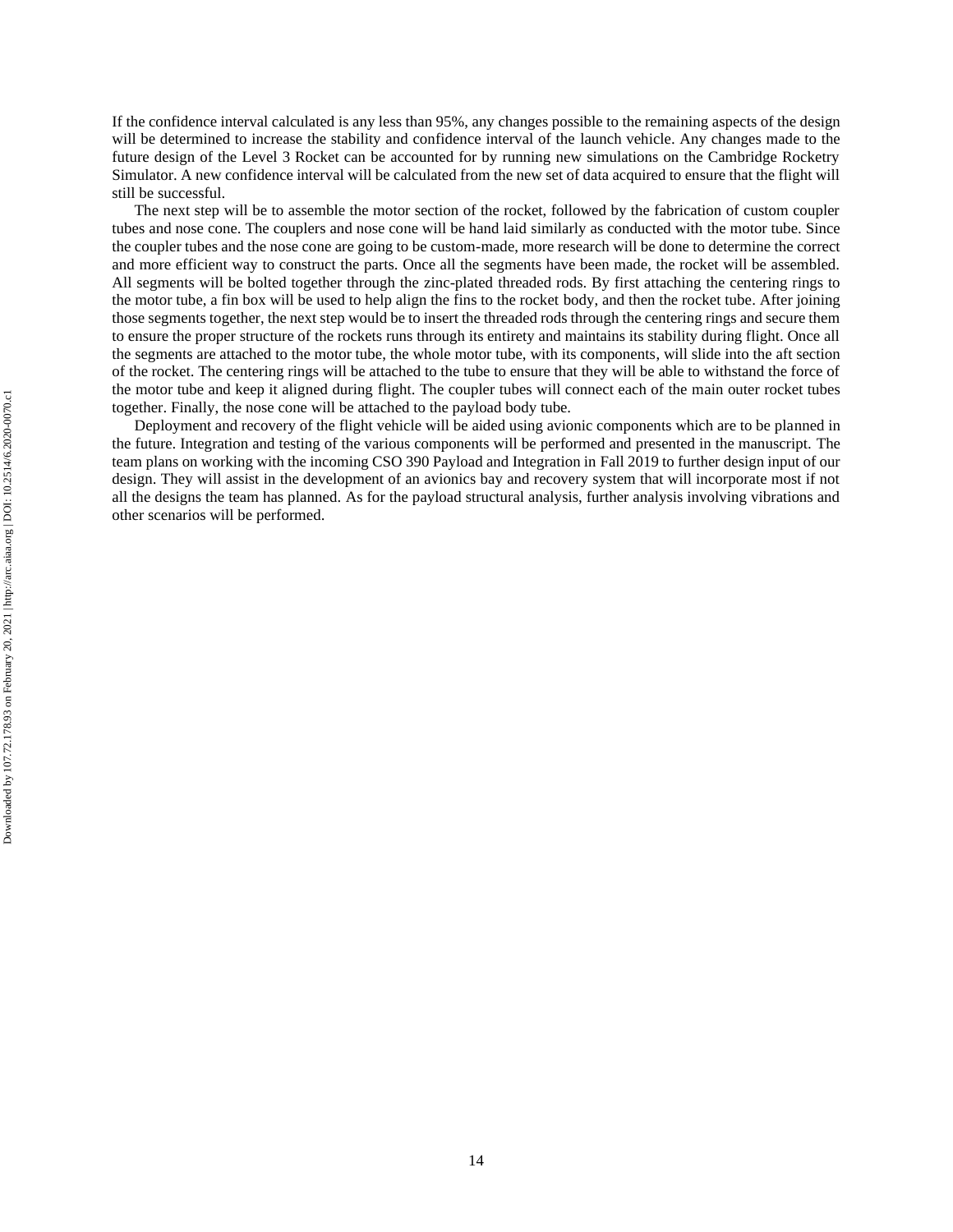# **Appendix**

**Appendix A – Block diagram of MATLAB code with corresponding functions.**



<span id="page-15-0"></span>**Fig 11. Main MATLAB code diagram.**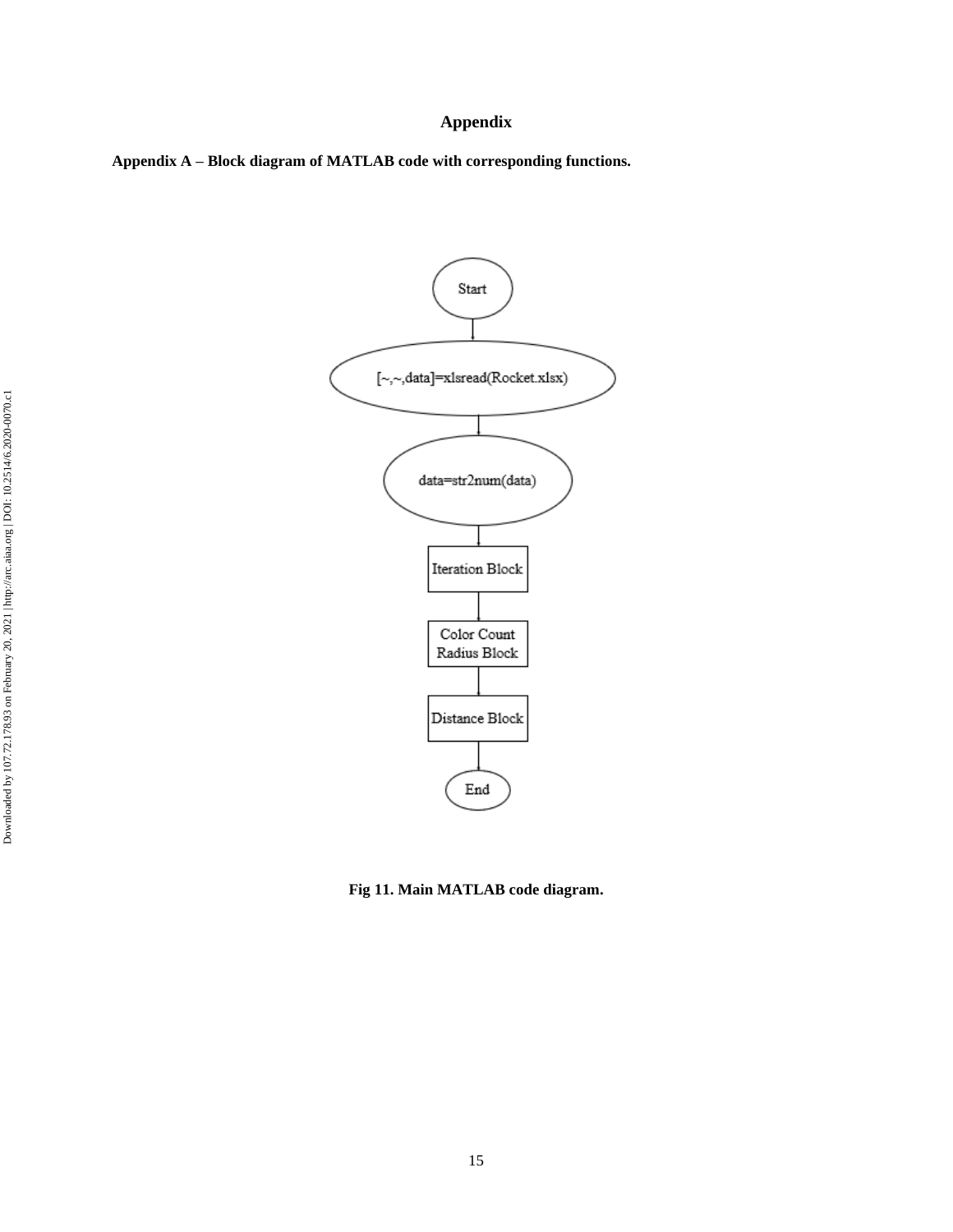



<span id="page-16-0"></span>**Fig 12. Color count radius function block.**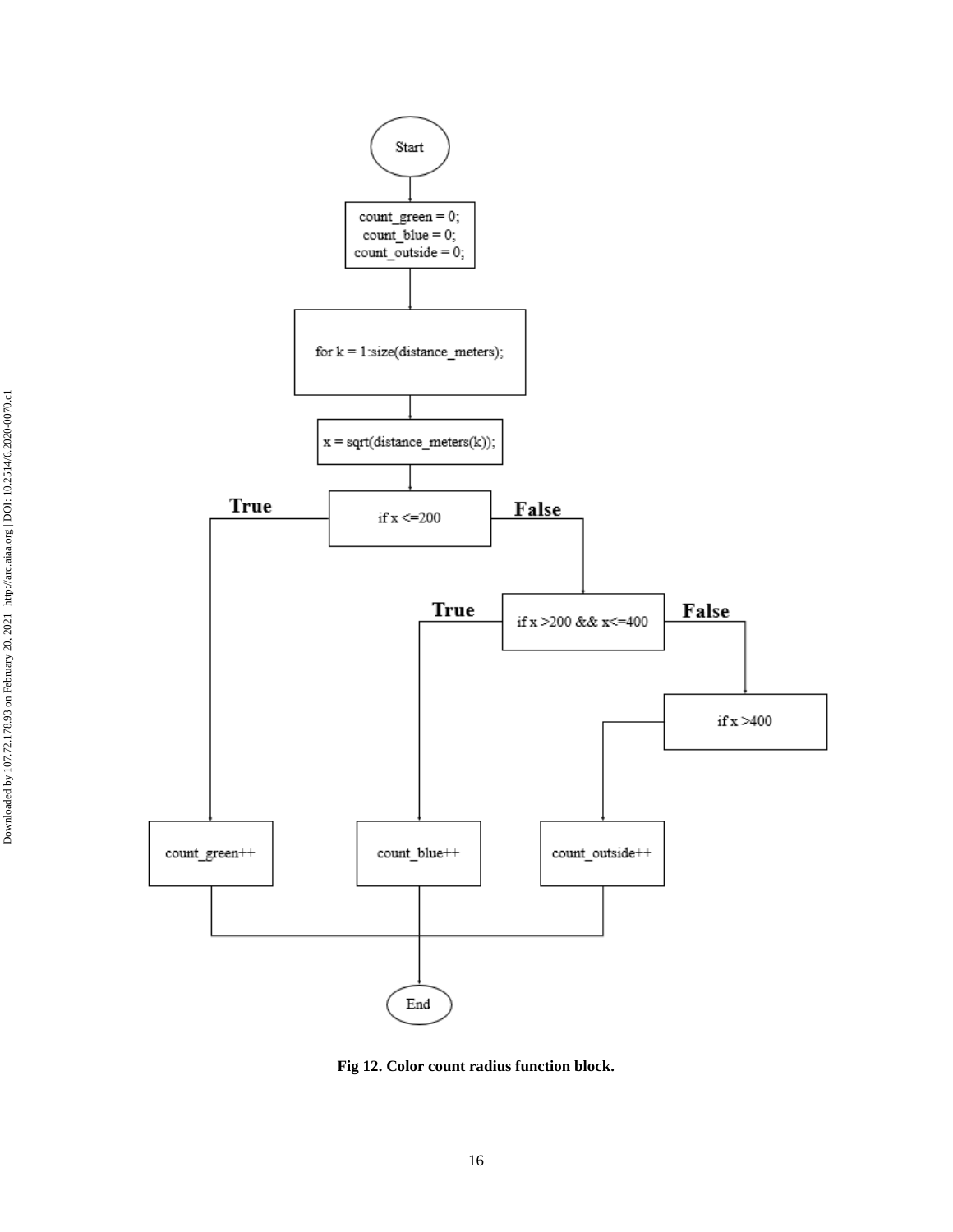

**Fig 13. Iteration block.**

#### **Acknowledgments**

<span id="page-17-0"></span>We would like to thank the IGNITE Undergraduate Research Office and the Applied Aviation Sciences department for granting most of the funds for the construction of the rocket. We would like to thank Dr. Llanos' CSO 390 Payload and Integration class for designing the payload structure, TubeSats, CubeSats, 1U and 2U compartments in the PATO lab. We would also like to thank the National Association of Rocketry and Embry-Riddle Future Space Explorers and Developers Society (ERFSEDS) for initially guiding us on the construction of the Level 3 Rocket. We would like to thank the Department of Mechanical Engineering for their support in this project as well as the Department of Aviation